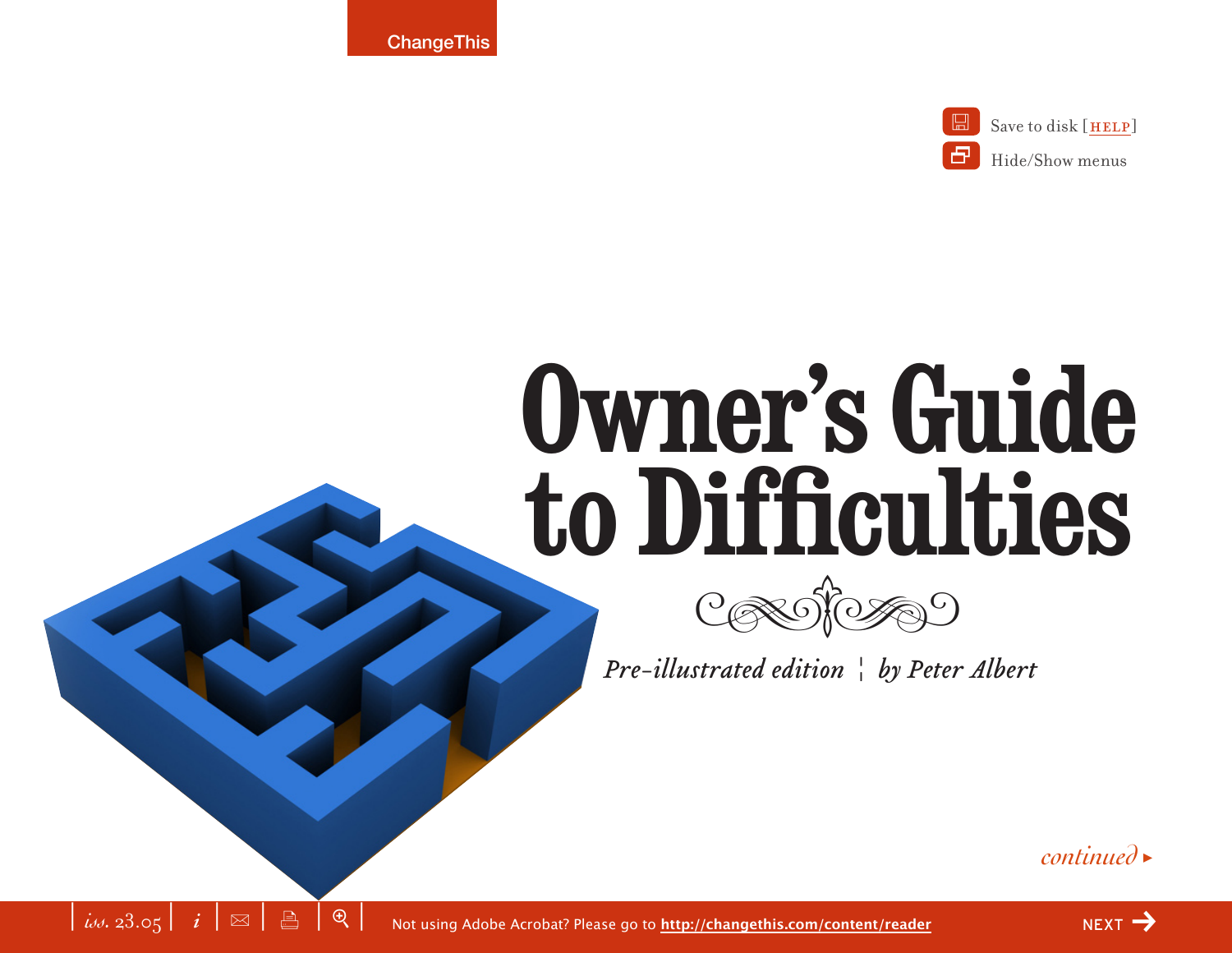# Life consists mostly of difficulties.

Many people regard this view as pessimistic, but most of the world knows that it's true. Denying it does no good. Admitting it opens up the possibility of learning to cope with difficulties more effectively and reducing the suffering that seems to be built into human existence.

Perhaps this denial explains why the two most useful tools for handling difficulties have been so neglected. These tools have been around for a long time and are well known in some circles, yet I rarely seem them practiced. And I have never seen them presented together as they are here.

It's a popular superstition that preparing for difficulties is a form of "negative thinking" that will somehow help bring trouble about. Nonsense! By this logic, fire extinguishers cause fires and health insurance makes people sick. Preparing for difficulties makes them easier to handle when they show up.

There is another reason to learn to handle difficulties…

# Success and happiness depend on how we handle difficulties.

Problems cause stress, and stress makes us stupid so that we can't solve problems. When stress and problems chase each other round and round, they create a vortex of difficulty, sucking us down.

Escape the vortex by handling the stress and the problem simultaneously with the two tools I will describe here. These tools are for people lazy enough to invest a minute today to save hours next month. The tools are easy to learn and practice, and can reduce the effort that your life requires. For when you handle difficulties effectively, you learn and grow from them.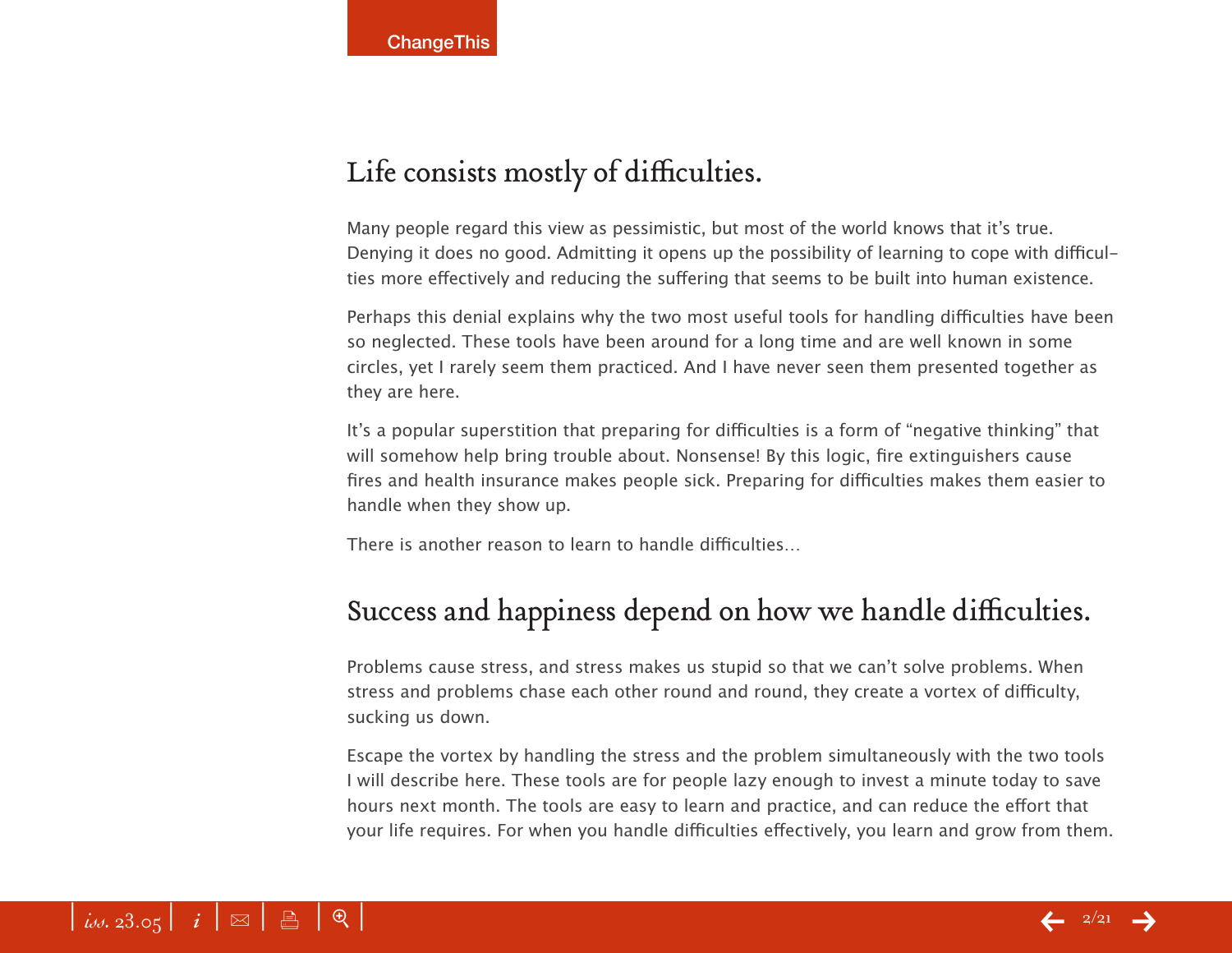## Why I wrote this

When I was a rehab counselor, I looked for tools to help my clients cope with life. The two most useful were the CALMER and SOLVER, both taken from various sources. (My contribution was to make them more memorable by forging the acronyms.)

With the CALMER, my clients learned to zap stress in seconds—anywhere, any time. The SOLVER gave them a systematic way to solve any problem life might dish up.

The two tools worked so well that I started using them myself. I found they reinforced each other. Doing the CALMER gave me the cool head I needed to solve problems. The step-bystep approach of the SOLVER took my mind off worries and focused it on solutions, which helped me calm down.

They became my constant companions, helping me handle new situations, large and small. In the process, my difficulties became teachers instead of enemies. (Not that I wouldn't rather play hooky).

I found myself asking "Why didn't someone tell me these things earlier?"

#### Don't Panic!

Stress is an emotional and physical response to the perception of danger. This perception is usually automatic. Stress is not a situation, but our reaction to it, often called the "fight or flight" response, which we share with a wide variety of animals. Parts of our inner brain become active, as does the unsympathetic nervous system (commonly but mistakenly called the sympathetic nervous system.) Adrenaline pumps into our bloodstream. Blood flows away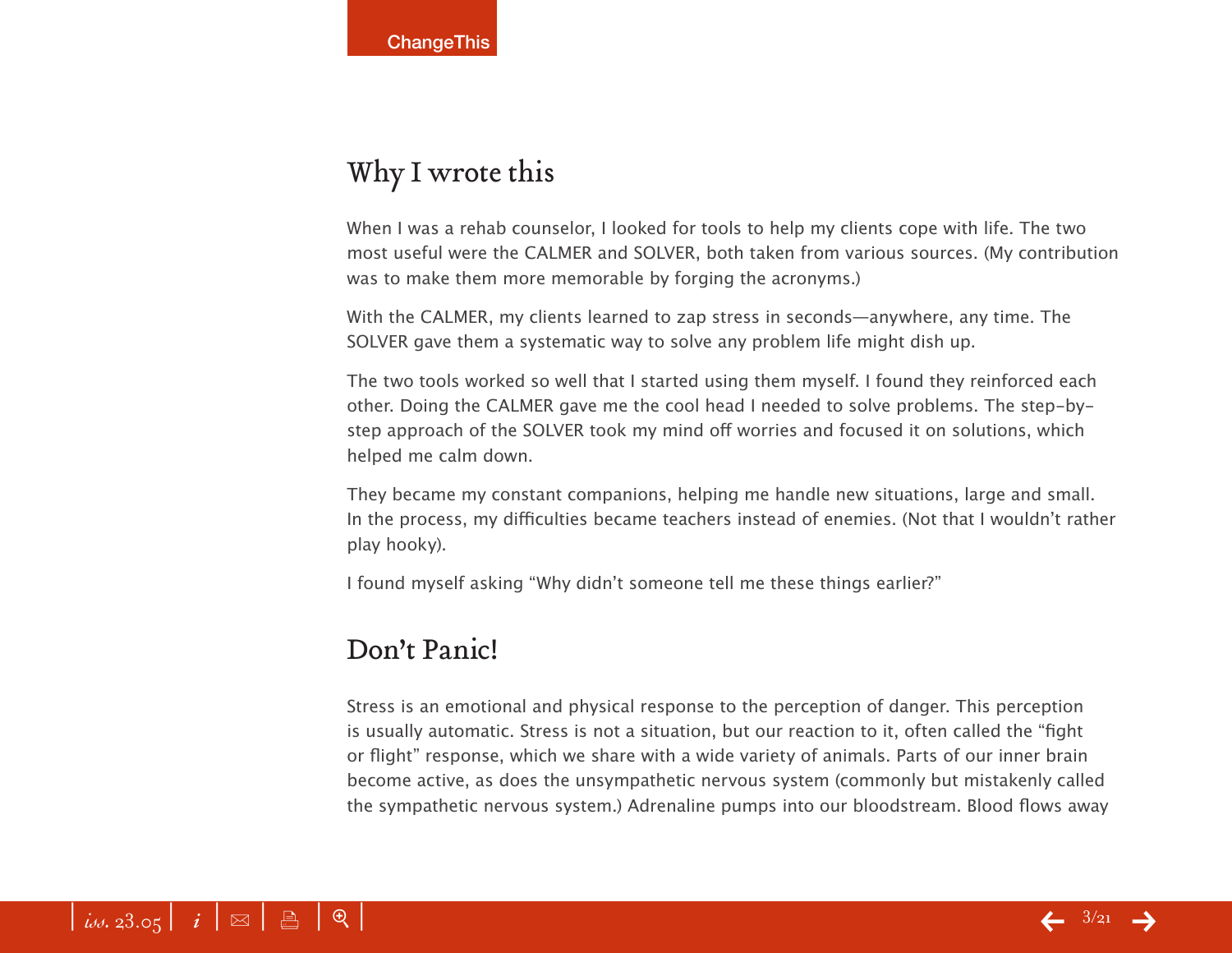from our brains and into the smooth muscles of our arms and legs. We become strong but stupid.

We often react with fight or flight when we have no need to fight or flee: when we are stuck in traffic, encounter a problem at work, or experience criticism (real or imagined). We lose control of ourselves just when we need a cool head. By panicking we may endanger ourselves and others.

When difficulty hits, we usually need to head off fight-or-flight so we can deal with it cooly. But how?

#### 'C'—Continuous, Conscious, Centered breathing

Whoever first said you should take a deep breath when stressed was way off the mark. What they should have said is this: practice deep, relaxed diaphragmatic breathing regularly. When stress hits, keep doing it.

We tend to stop breathing when stress hits, and many people breathe shallowly the rest of the time, moving their chests instead of their bellies. If you tell someone to take a deep breath, they will often strain to inflate their chest. This is not relaxing.

Don't strain at breathing; instead, learn to breathe diaphragmatically by moving your belly. Practice this, say, 10 times a day for a minute each time. The extra oxygen that flows to your brain will make you smarter and more than make up for the small effort this takes. Breathing out is more relaxing than breathing in, so do it slowly. Focusing attention on your breath, if you have time, can be calming. It is a common form of meditation practice. But when a stressful situation hits, the most important thing is to just keep breathing. Your brain needs the oxygen.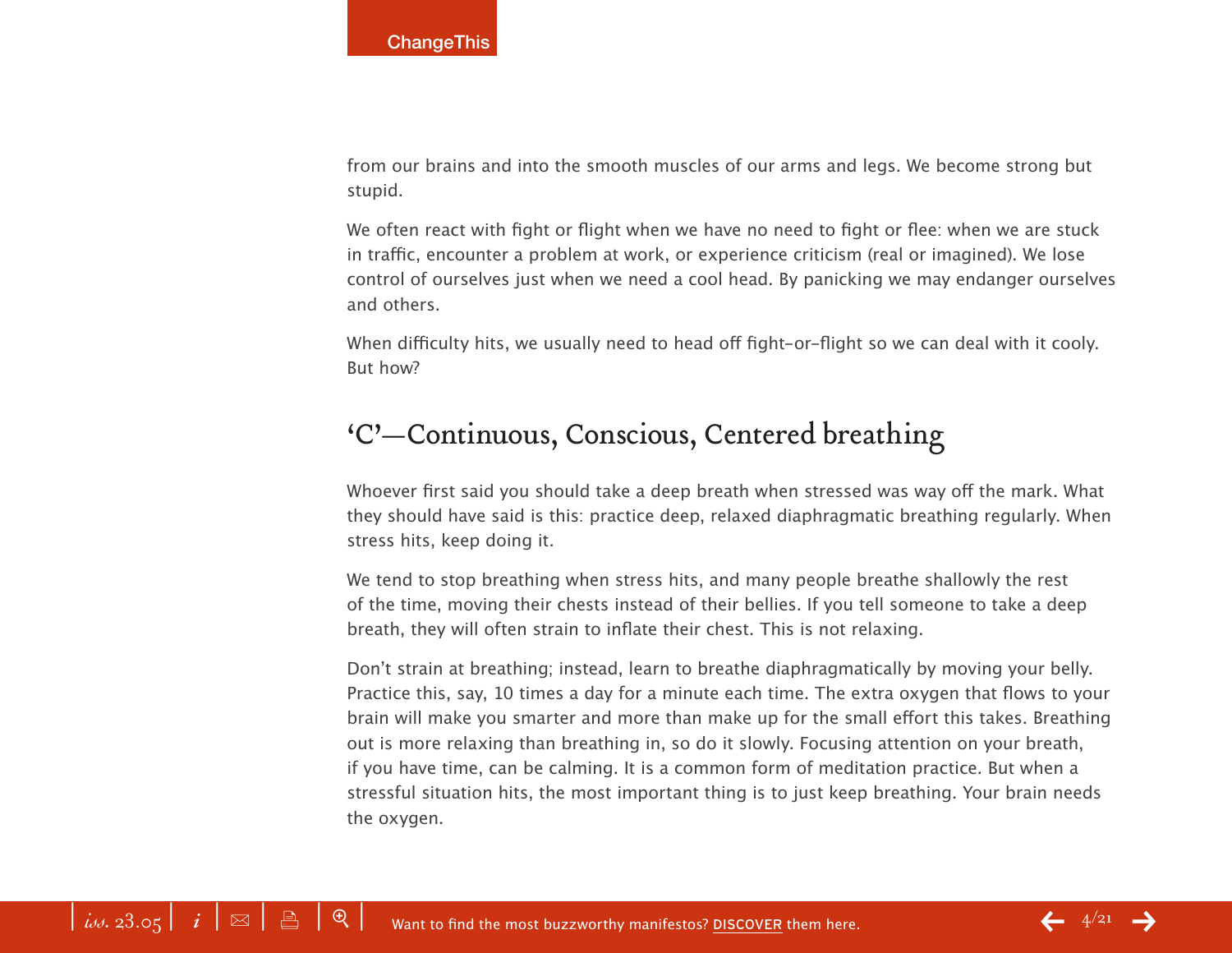Learning to breathe effectively isn't as easy as reading about it, but it pays off big. I once worked in a prison. The stress of dealing with criminal personalities (among the staff) robbed me of sleep. So I bought a wristwatch with a repeating countdown timer with an alarm. Several times each shift it would remind me to practice my breathing. That kept me breathing between alarms as well, and sleep returned.

## 'A'—Amused face

About a hundred years ago, the noted American psychologist William James said that we don't smile because we are happy; we are happy because we smile. Like most clever sayings, it's only about 16.7% true, but that's enough to be useful.

Your body helps its brain decide whether there is a physical emergency at hand. If you frown, that suggests an emergency. If you smile, you're telling your brain, "Hold the adrenaline! No crisis here. See, I'm smiling." Your brain believes this (if you do the other things suggested here), and what's more, it's true.

Smile with the eyes as well as with the mouth. It doesn't have to be a great big Alfred E. Newman "What me worry?" grin. A faint Mona Lisa smile will do.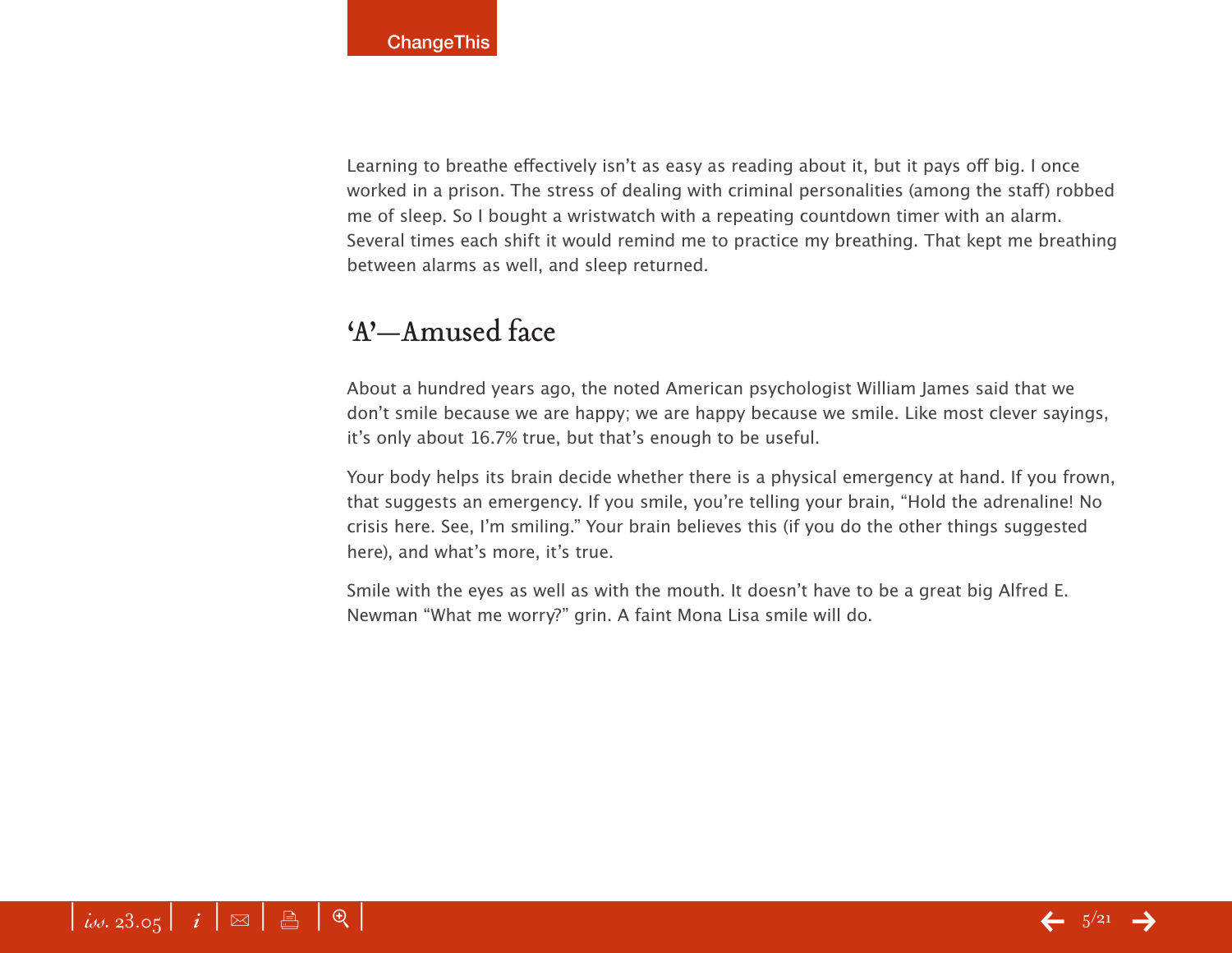## 'L'—Learning mindset

"The trouble with people is not that they don't know but that they know so much that ain't so." — Josh Billings

Smart people get that way by learning from everything that happens to them. When something happens we don't like, we've got a choice: reject it or be open and learn. If you choose "learn," give yourself credit.

We value knowledge and hate uncertainty. We often believe confident people when we ought to know better. Most of all, we believe our own hidden assumptions. But when difficulties lead to stress, it's likely that one of those hidden assumptions is causing mischief.

It's time to get back to "I Don't Know"—the state of mind you had as a child. You can't learn if you already know.

Admitting "I don't know" does three things:

- $\rightarrow$  acknowledges reality
- $\rightarrow$  normalizes the fact that you don't know
- $\rightarrow$  opens your mind to learning.

The payoff from a difficult situation comes when you choose to learn from it.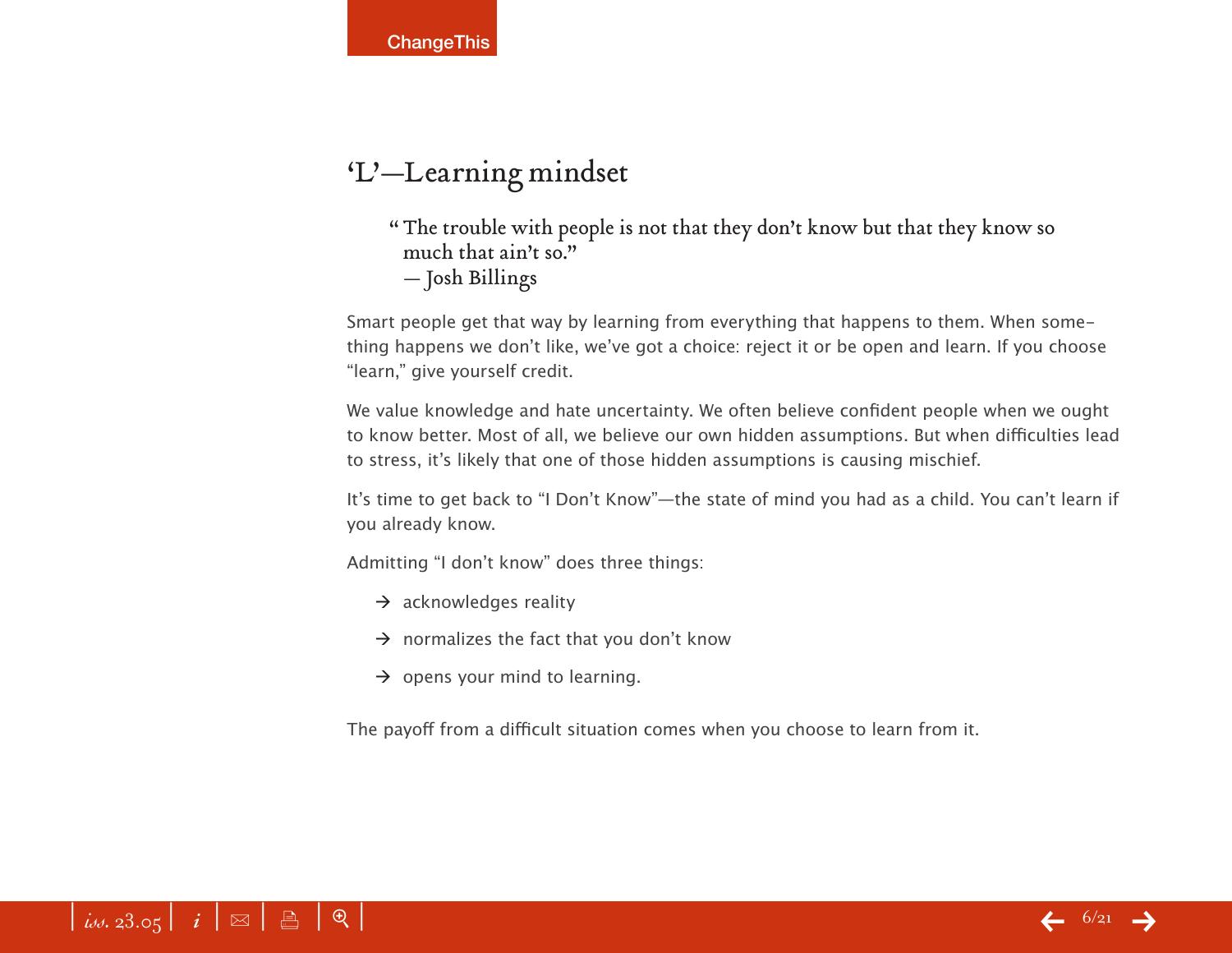## 'M'—Mental control

Most of us help talk ourselves into fight or flight. Either aloud or silently, you will say something like, "\*&#!" or just, "I can't stand that!" No wonder we stress out.

Instead, replace that with a phrase such as:

" Alert mind, calm body" —Charles Stroebel, M.D., *QR: The Quieting Reflex*

" What's happening is real and I'm finding the best possible solution right now." —Robert K. Cooper, *Health & Fitness Excellence: The Scientific Action Plan*

Sometimes I'll tell myself, matter-of-factly, "I don't like that." I tend to shrug my shoulders and the next thought is "so what?" I'm not trying to hypnotize myself into happiness with hype. I'm just trying to stay in neutral. "I don't like that" works for me.

You can also imagine a pleasant scene—a memory or fantasy—to help relax yourself. Try a scene from nature.

#### 'E'—Erect Posture

Most of us were told to "stand up straight," or "sit up straight" so many times when we were little that we confused these ideas with all the other nonsense that adults were telling us at the time. But it's actually a good idea.

When we prepare to flee or fight, we crouch. The brain, sensing this, infers an emergency. If you want to stay calm, sit or stand at your full height. The right posture can help ensure the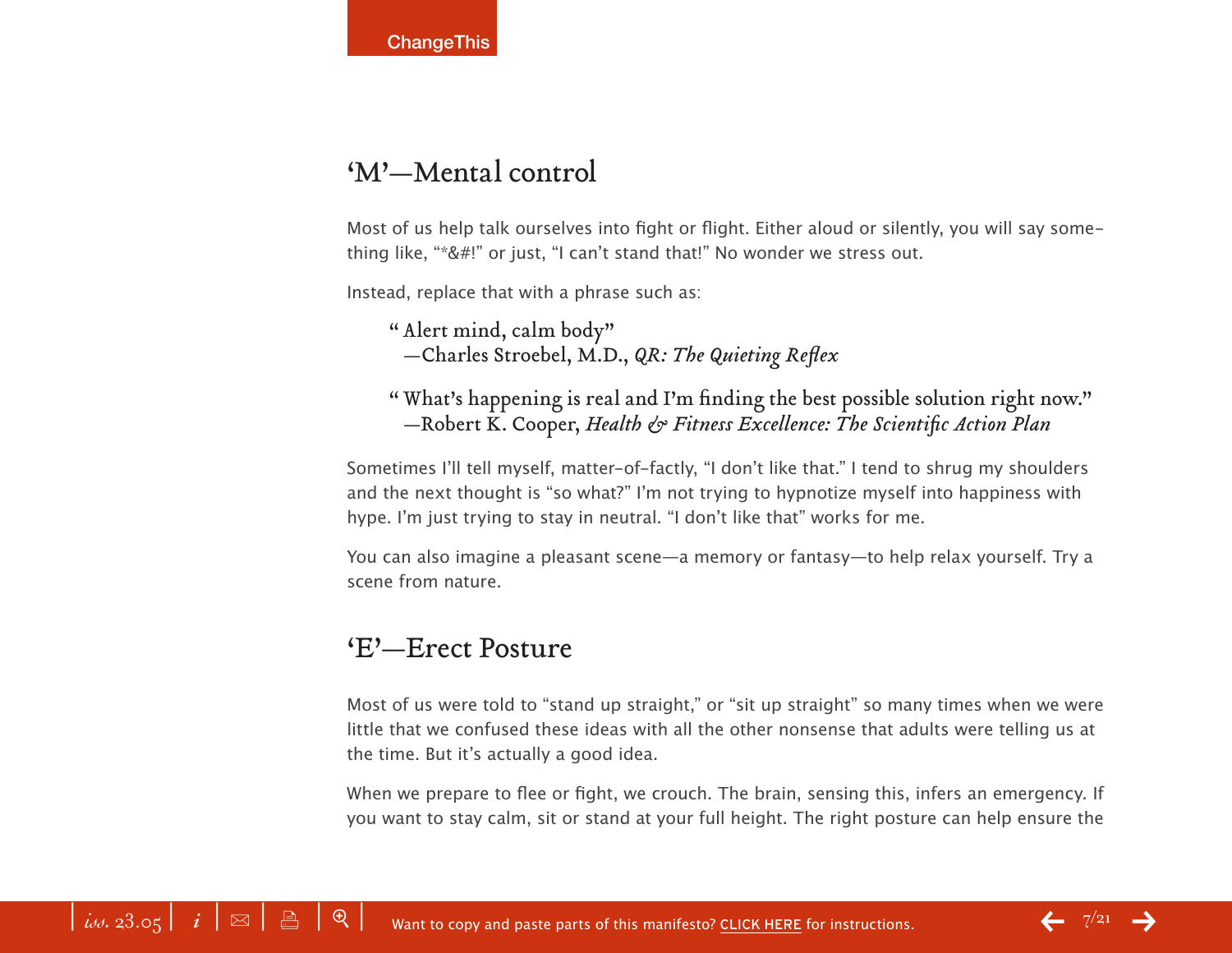flow of blood and oxygen to your brain (helping you stay smart) and send a message to it that you are ready to face the world.

But relax. You can bend your knees a little. Don't suck in your gut. (You want to use it for breathing, remember?) Just lengthen your spine rather than slouching. Imagine that a balloon is attached to the top of your head and pulls you effortlessly upward even as your muscles relax. You look better that way, anyhow.

If you balance your body over your spine, it will take less effort than slouching.

#### 'R'—Relaxed muscles

Our muscles tense when stress hits, contributing to the fight or flight response. In particular, the jaws, tongue, and shoulders tend to tighten up. Notice these parts of your body, and give them permission to relax.

You can learn to relax your muscles with relaxation tapes. Progressive relaxation involves tightening and then relaxing various muscle groups. Autogenics involves suggesting to yourself that your muscles relax. I recommend Letting Go of Stress and other tapes & CDs by Emmett Miller, M.D.

Any kind of meditation also helps.

Here are some suggestions for relaxing muscles on the spot:

- $\rightarrow$  feel a wave of relaxation pass through your body
- $\rightarrow$  imagine your muscles are filling with warm oil
- $\rightarrow$  deliberately tense your muscles, especially jaws, tongue, and shoulders, and then relax them.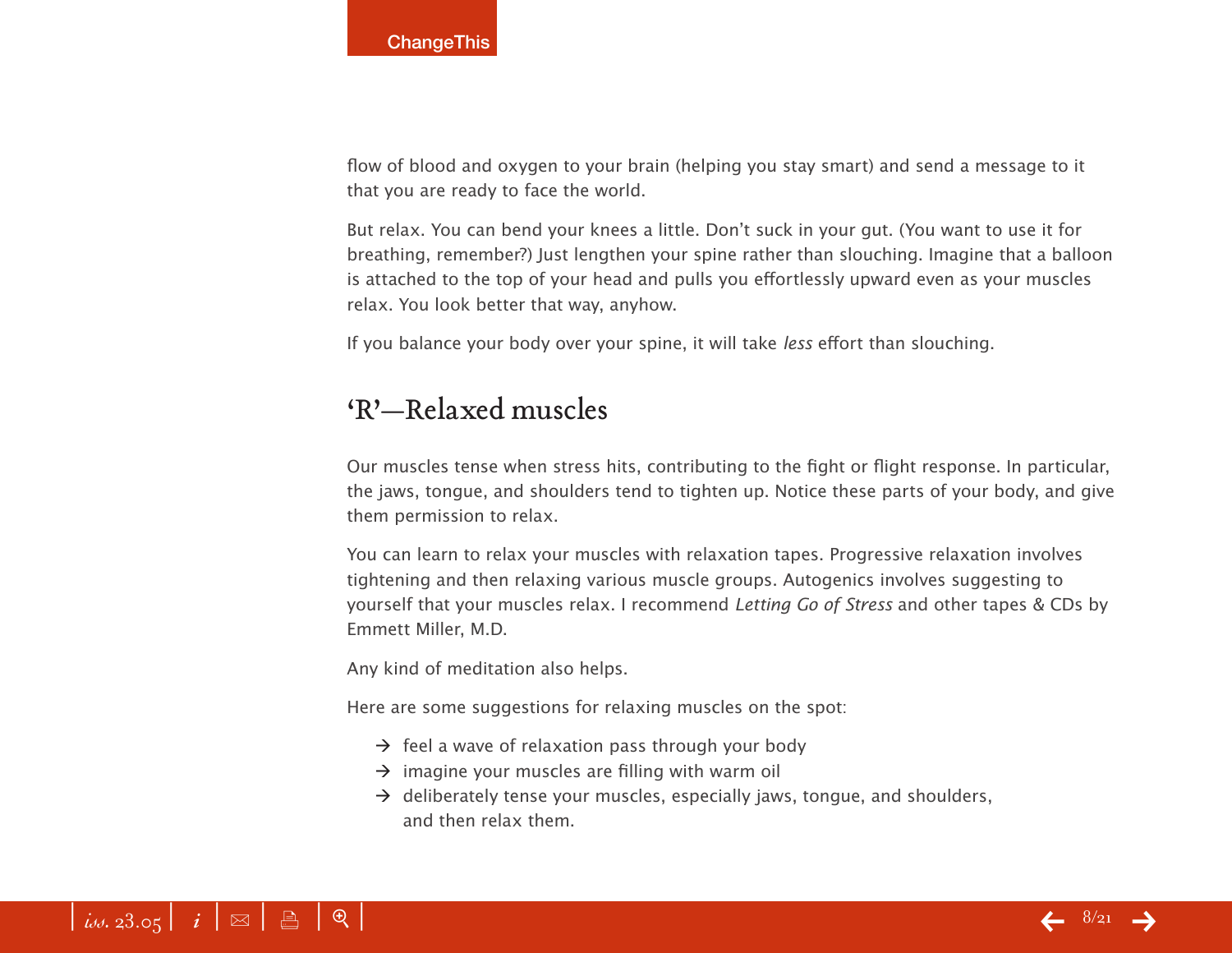## CALMER summary card

**C**onscious breathing.

**A**mused face.

**L**earning mindset.

**M**ental Control.

**E**rect posture.

**R**elaxed Muscles

# Rehearsing the CALMER

Here's the catch. When you bump into a difficulty in the dark, you will forget to do the CALMER. Unless you rehearse.

At first, you can just do two or three steps slowly. Add more. Work up to using all six simultaneously. You will naturally get faster at this so that you can relax yourself in a few seconds.

Do it regularly. In her essay, [10 Best-Ever Anxiety-Management Technique](http://www.psychotherapynetworker.org/so05_wehrenberg.html)s, Margaret Wehrenberg says she has her patients practice diaphragmatic breathing one minute 10-15 times a day "every time they find themselves waiting for something—the water to boil, the phone to ring, their doctor's appointment, the line to move at the bank". Why not do this with the CALMER? The extra energy you will have during the day will more than pay for the time you spend doing this.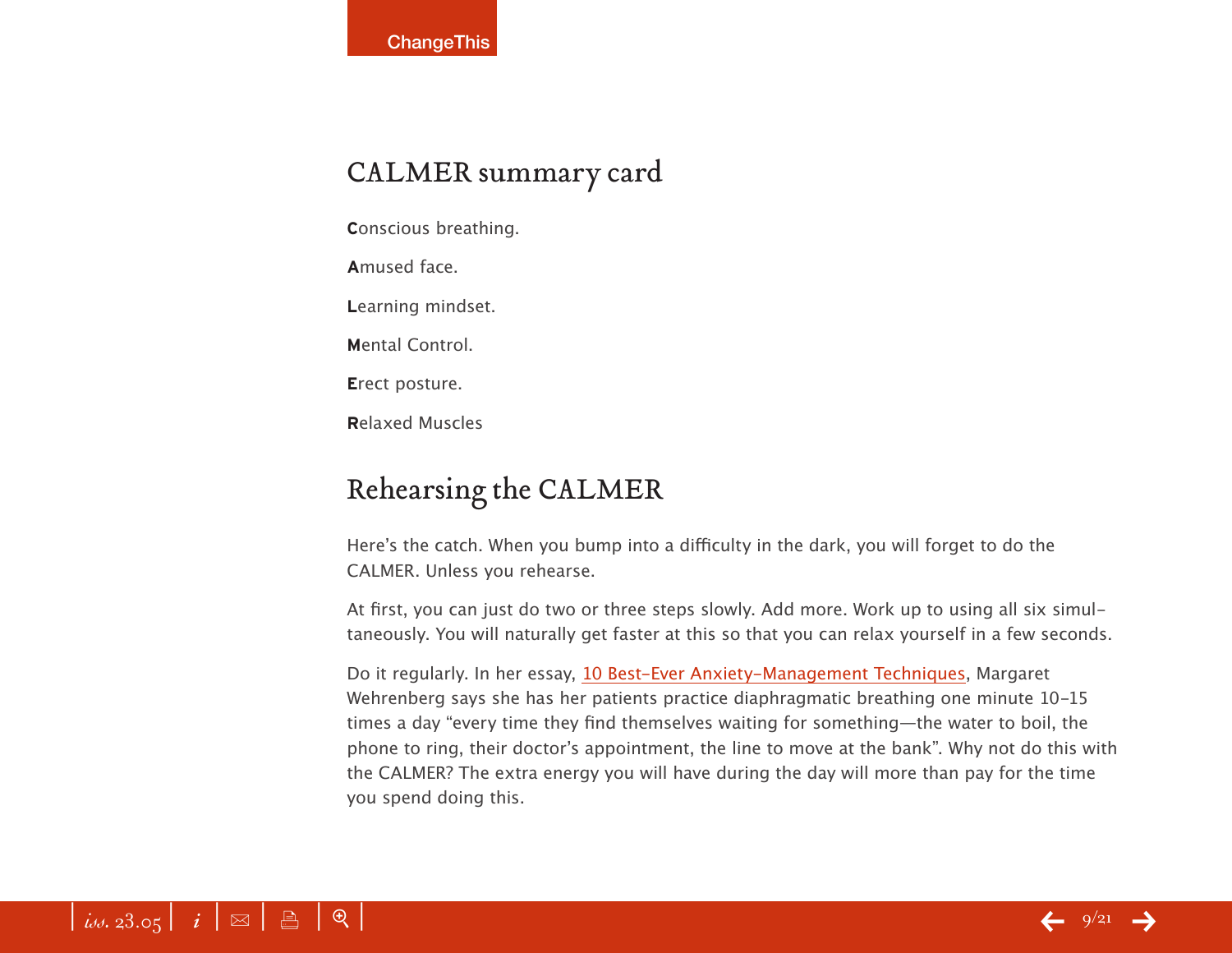Use mental rehearsal. In a state of deep relaxation (preferably), imagine a stressful situation you may encounter. At first just let this mental movie run its course. Then play it again, but this time, imagine that you are doing the CALMER and that you handle it successfully.

#### CALMER SOURCES

Health & Fitness Excellence: The Scientific Action Plan by Robert K. Cooper, Ph.D. I first read about this process, which Dr. Cooper calls the "Instant Calming Sequence," in Chapter 7 of this book. It's still the best source of information on The CALMER. The rest of the book lives up to its title. It's excellent.

QR: The Quieting Reflex by Charles Stroebel, M.D. A more detailed approach.

Note: Dr. Cooper says it takes less than a second. Dr. Stroebel says it takes six seconds.

You be the judge.

## The SOLVER

If you put a group of people in a room and ask them to come up with a systematic way of solving problems, they will probably invent something like the SOLVER. The sources I've seen on systematic problem-solving use the same six steps.

Some problems are easy to solve, or there may be little at stake, or you may need to make an immediate decision. Some problems are unsolvable. But if the stakes are high, if the problem is difficult, and if you have some time, use the SOLVER.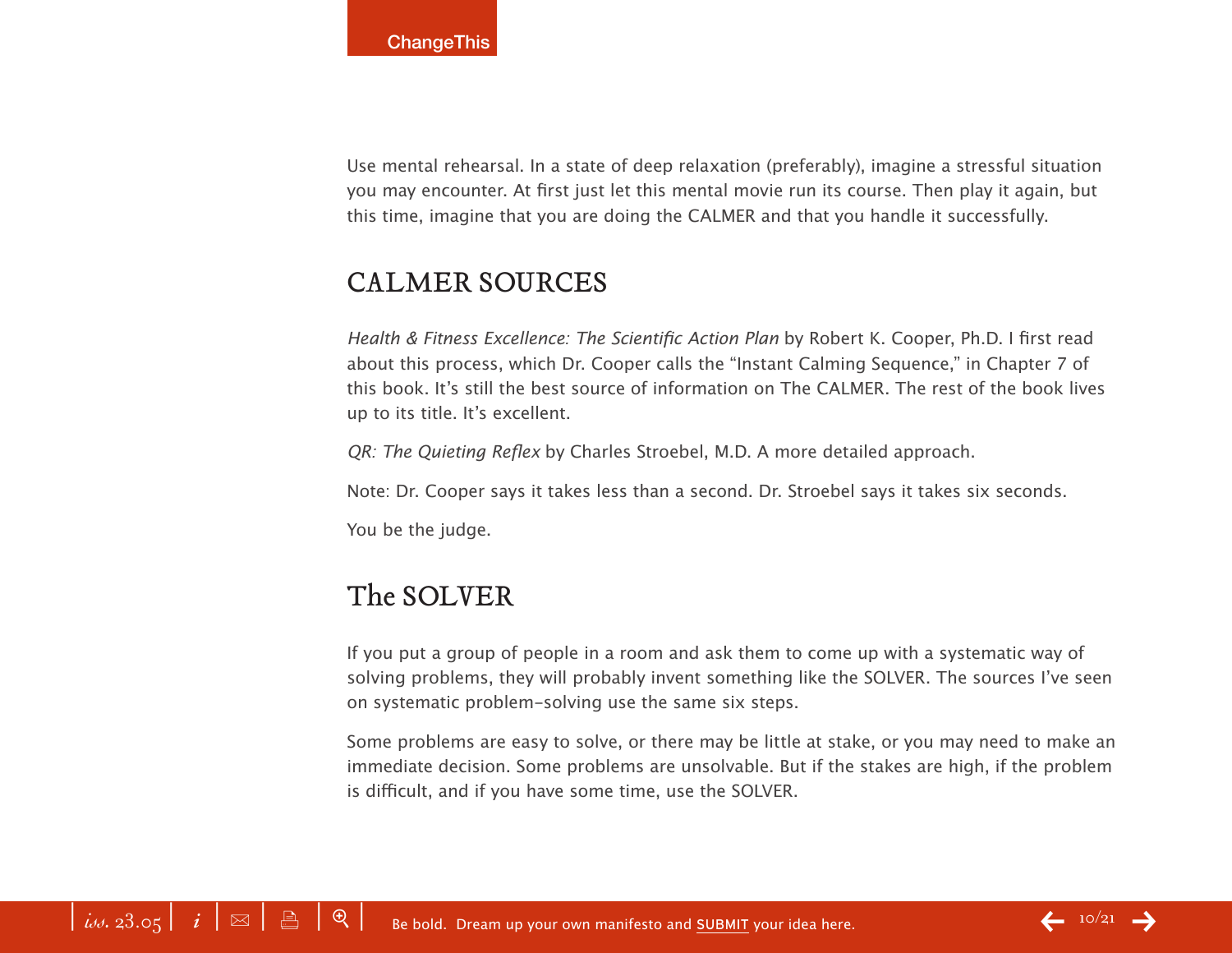Having a systematic, step-by-step approach reduces worry. Use a pencil and paper for this process. If you don't have a pencil, a computer will do.

The SOLVER easily lends itself to group process if it is understood by all parties. If it became the norm for individuals, groups, and businesses, perhaps it might penetrate the political process as well. When you finish reading it, consider how it differs from the usual process, where we propose solutions in isolation and decide on them individually, pro or con. With the SOLVER, we decide what problems to solve and what to accomplish, then look for the best solution.

### 'S'—State the problem clearly

Ever solve the wrong problem? I'll bet you got the wrong answer. Investing time to find the right problem and state it clearly in writing is well worth the effort. Revise your problem statement as many times as necessary until you cannot improve on it. If the other steps in the SOLVER cause you to rethink the problem statement, go back and revise it again.

It's often a good idea to solve a more general problem. So a question like:

"How can I afford such and such?" becomes…

"Am I in the right line of work?" becomes…

"what do I enjoy doing more than what I'm doing now that also pays better?"

Play around with the problem statement. If Isaac Newton had asked the narrow question, "why do apples fall?", he probably would have discovered only that the stems break.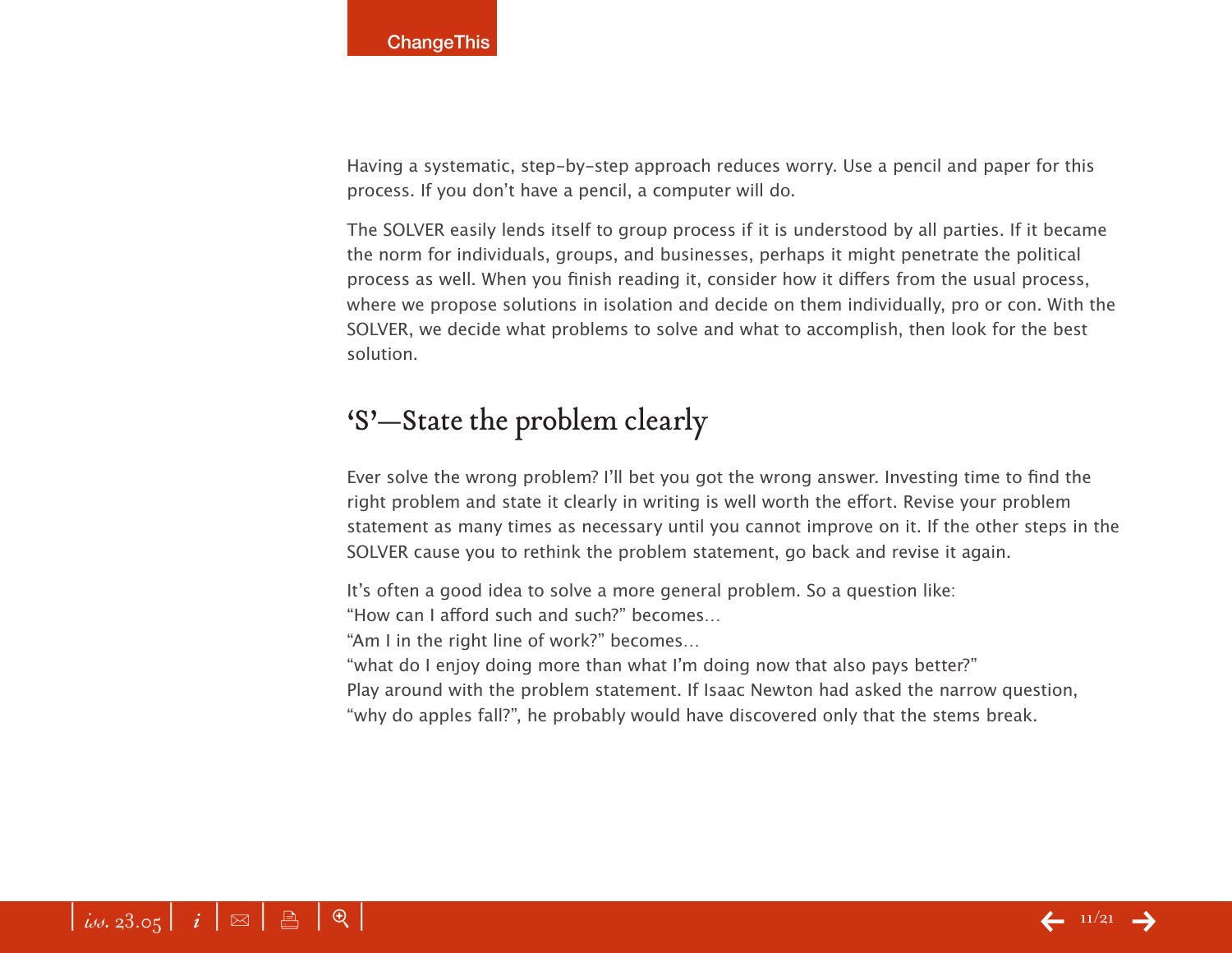#### 'O'—Observe and Outline

That is to say, analyze it. Ask yourself:

- $\rightarrow$  What causes the problem?
- $\rightarrow$  What are my feelings about it?
- $\rightarrow$  What has been tried already?
- $\rightarrow$  What information is available? Which information is false or misleading? (Probably more than you suspect.)
- $\rightarrow$  Who might know something useful to me?
- $\rightarrow$  What do I want instead of the problem?
- $\rightarrow$  What are my criteria for a solution?
- $\rightarrow$  And so forth...

Outlining effectively groups similar ideas together. Grouping makes it easier to generate new ideas—and new questions, as well. It aids both creativity and organization. Here are two ways to outline:

**q** Use a cluster diagram, with lines drawn from a central idea. (Tony Buzon has trademarked the name Mindmap™ to refer to this use of a cluster diagram.)

 $\bullet$  Use an outlining program, such as the outline view in Microsoft Word.

Finally, simplify your analysis by highlighting the main points. Sometimes the hard part is discovering the underlying simplicity.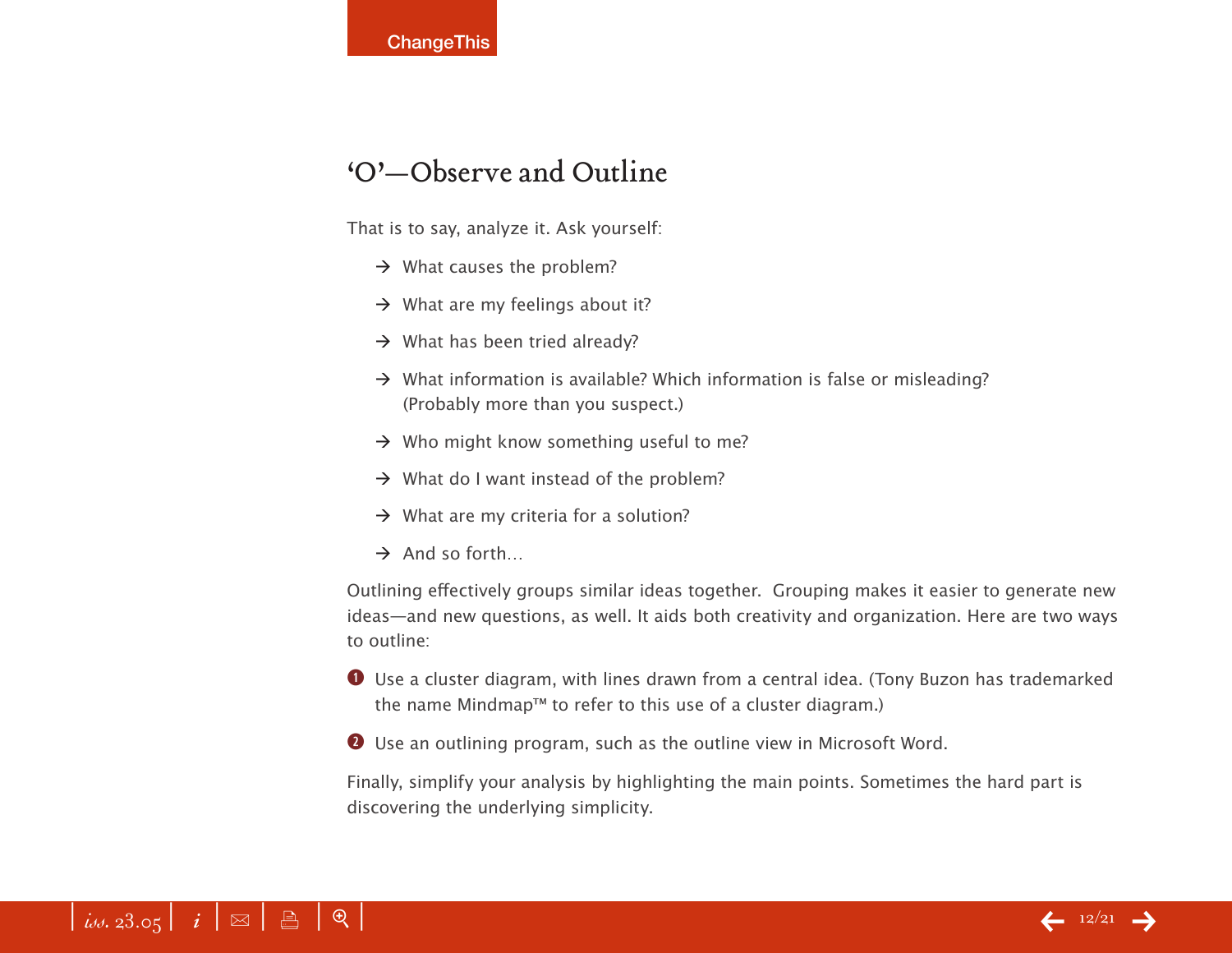# 'L'—List possible solutions

You'll never get close to all possible solutions, but pull out the stops. When you list an idea, list any variations you can think of, including the opposite of the idea.

Do not evaluate during this stage.

Most of us have a lot of unconscious, implicit assumptions. This is a good time to bring them up and challenge them. Dumb solutions often work well. Get in touch with "I Don't Know."

After you've exhausted yourself and written down all the solutions you can think of, take a break and then write some more.

If you are doing this in a group, have people write their lists separately. "Brainstorming" in a group inhibits creativity. Do not discount an idea just because it is similar to one already proposed; slight differences can be important.

#### 'V'—eValuate

Once you have far more ideas than could possibly be of any use whatsoever, it's time to evaluate and make a plan.

Eliminate anything that is genuinely dangerous, e.g., robbing a bank. There are famous stories of people taking huge risks and succeeding brilliantly against the odds. They are good stories because they are unusual. Usually, it's best to have the odds on your side.

But be slow to eliminate ideas that are merely uncomfortable. Good solutions often are.

If you have the opportunity to test your plan before fully committing yourself, do so.

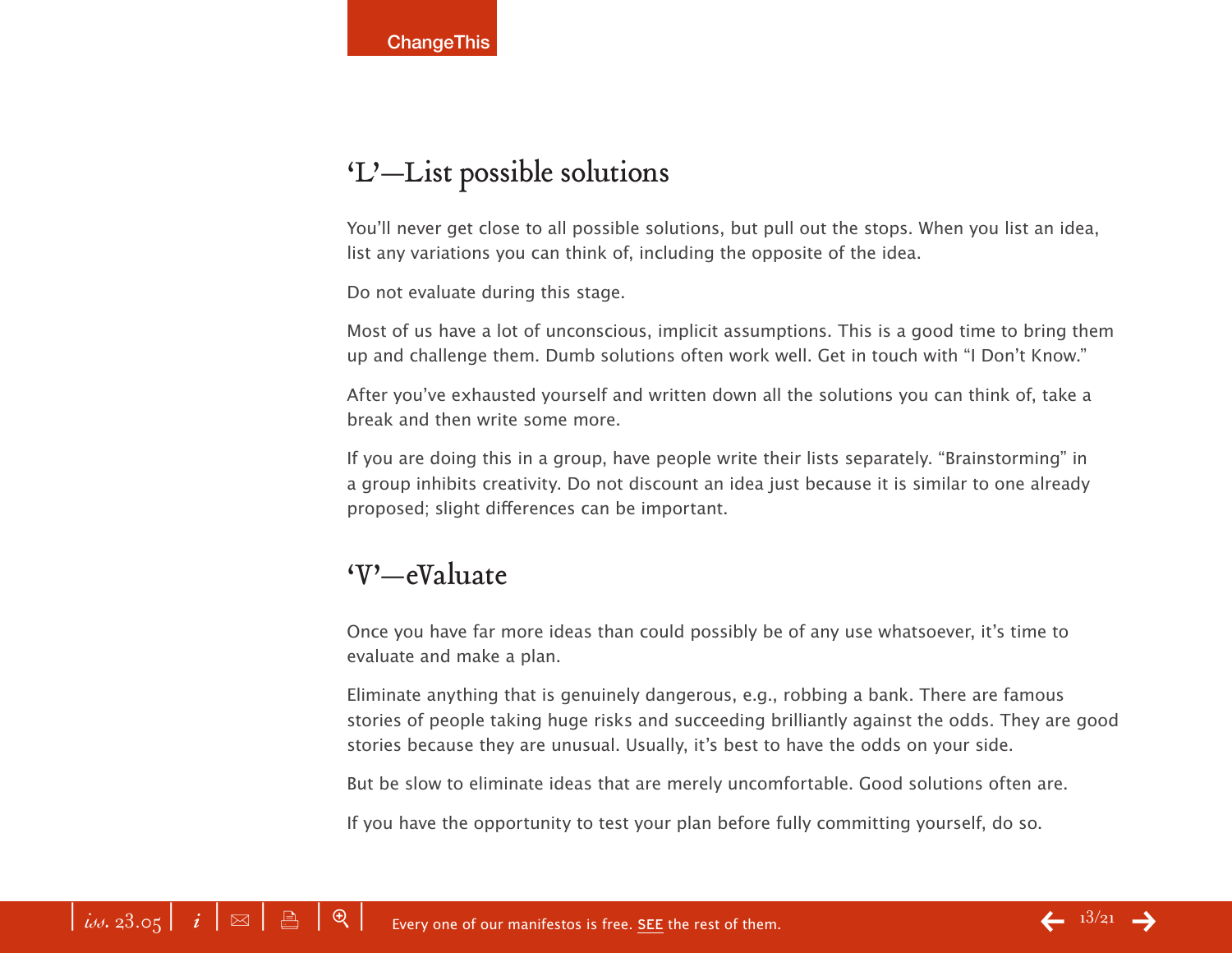Your brain may work best when you are not watching. Forget about the problem for a while. Go to a show. Visit a friend and talk about anything else. Sleep on it. Then decide.

Once you have a plan, decide how long you will stick with it until you expect to see results.

## 'E'—Execute the plan

Don't procrastinate, but don't let others rush you into action against your own better judgment.

Tokugawa Ieyasu (the basis for the title character in the novel Shogun) unified Japan under his rule in 1600. He was known for waiting for the right moment, then acting boldly.

#### 'R'—Review

When the time is ripe, review your plan and see if it actually works. If you are getting what you want, fine. If you are not getting what you want, go back to a previous step.

The plan may work, but take longer than you want it to. In this case, your best course of action may be to stick with it rather than abandon it too early.

But it's easy to fool yourself. Your plan may be a mistake. Most of us hate to admit it. Use the learning mindset to take an honest view of the situation. If your plan isn't working, get another one. You may simply have run afoul of the law of unintended consequences. All of our actions are experiments since there is no way to know the outcome with certainty beforehand. Sorry. I don't like it either.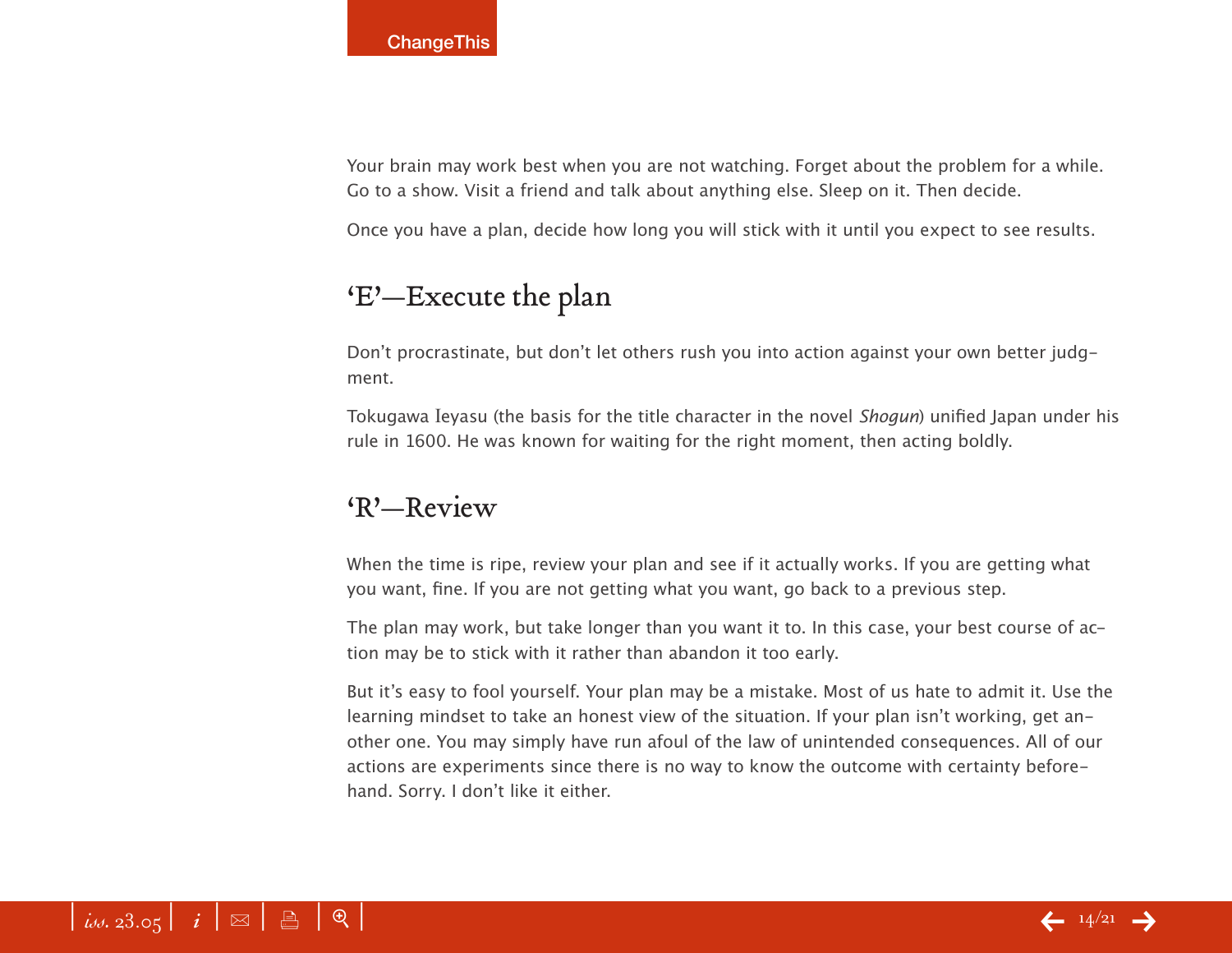Even if you made the right decision, you may need to revise it. Your plan may simply need adjusting. So adjust.

#### SOLVER summary

Solve any problem by working through the following steps, one by one, in order. You can always go back to an earlier step, but you can't skip steps.

**State the problem clearly in writing** 

**O**utline the problem.

List all solutions you can imagine. Do not evaluate.

e**V**aluate the solutions and make a plan.

**E**xecute your decision.

**R**eview and revise

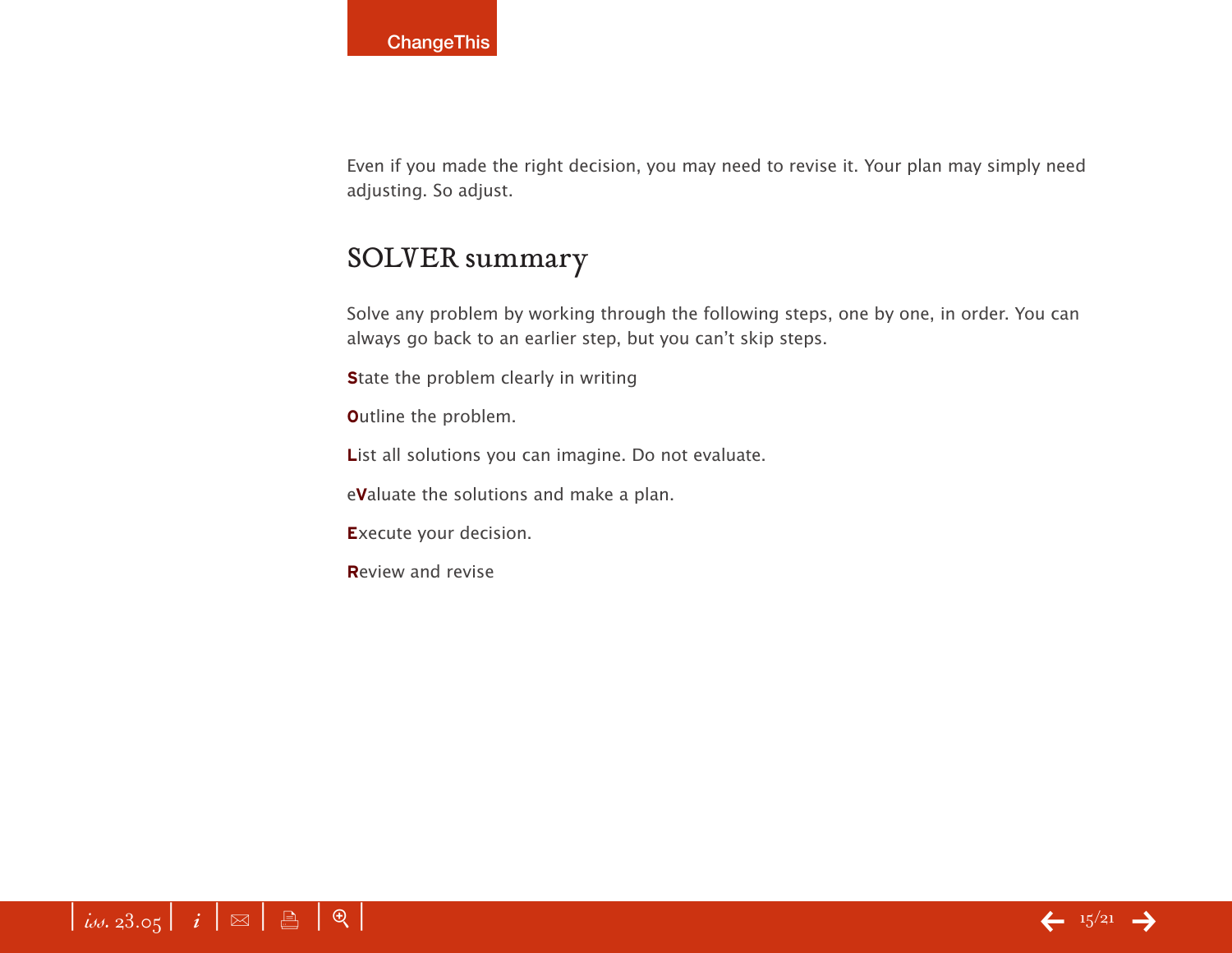#### SOLVER Sources

I first read about systematic problem solving in an anonymous publication of the Washington State government used in a chemical dependency training. Since then, I have seen other versions of the same ideas fairly often. (I see people practice them less often). They all seem similar. I've heard the idea comes from W. Edwards Deming, but I have been unable to confirm this.

Managing Your Mind: The Mental Fitness Guide by Gillian Butler, Ph.D. and Tony Hope, M.D. contains a chapter on problem solving and a lot more besides.

## Unsolvable problems

There are problems that cannot be solved. In these cases, accept reality and enjoy life as best you can.

But worry, fear, regret, and so forth often prevent us from enjoying life even when there is nothing we can do to improve it. We are bedeviled by cycles of automatic thoughts that we feel powerless to break.

But break them we can. [Cognitive alchemy](http://www.lifestoolkit.com/difficulties/cognitive_alchemy.htm) shows us how to break the cycles of automatic thoughts and achieve greater piece of mind.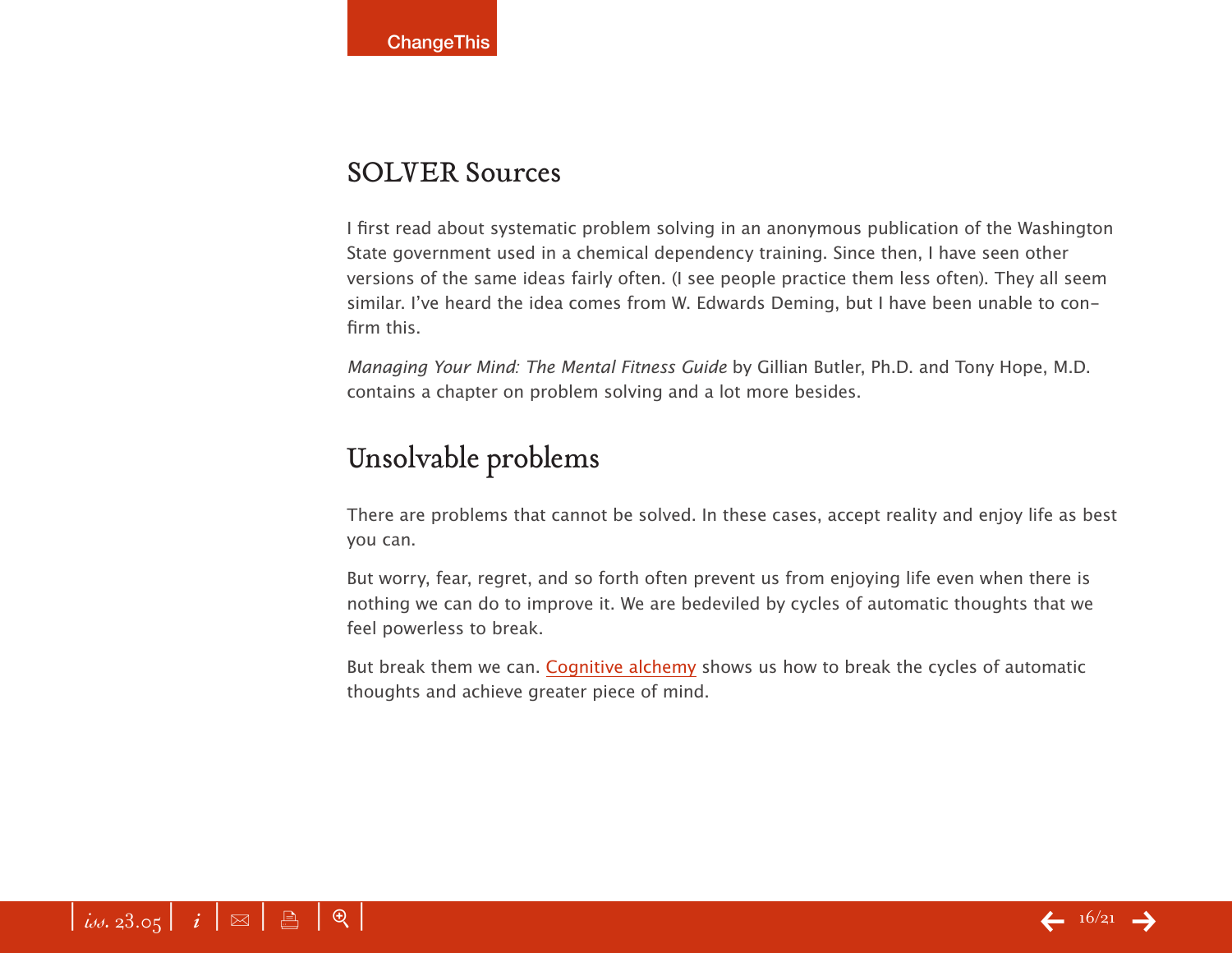## Problems with your own behavior

When problems arise from our own behavior, the real problem is to change oneself. It's easy to change, but staying changed is hard.

Happily, research in the past few decades has shown us how to do that. One branch of this research is the "Transtheoretical approach" as described in the book Changing for Good by James Prochaska and others. Everyone (but the authors) calls it the [Stages of Change ap](http://www.lifestoolkit.com/difficulties/stages_of_change.htm)[proach](http://www.lifestoolkit.com/difficulties/stages_of_change.htm). In my words (not the authors'), to get from Before to After you go through four stages: Think, Prepare, Act, Maintain.

Think of change as a board game where you have to complete certain tasks to move from one tile to the next and eventually reach your goal. You want to avoid landing on the center tile—Relapse—but you probably will, at some point, just like you probably will land on somebody else's property in a game of Monopoly.

You can reduce the odds of this with a [relapse prevention](http://www.lifestoolkit.com/difficulties/relapse_prevention.htm) plan: list your banana peels (things you might slip on), make plans to deal with each, and list your warning signs. When you do relapse (it's normal), set aside guilt and revise your plan. That's why I call relapse the "Revision Stage." Having a plan to come back from relapse is just as important as a plan to prevent it.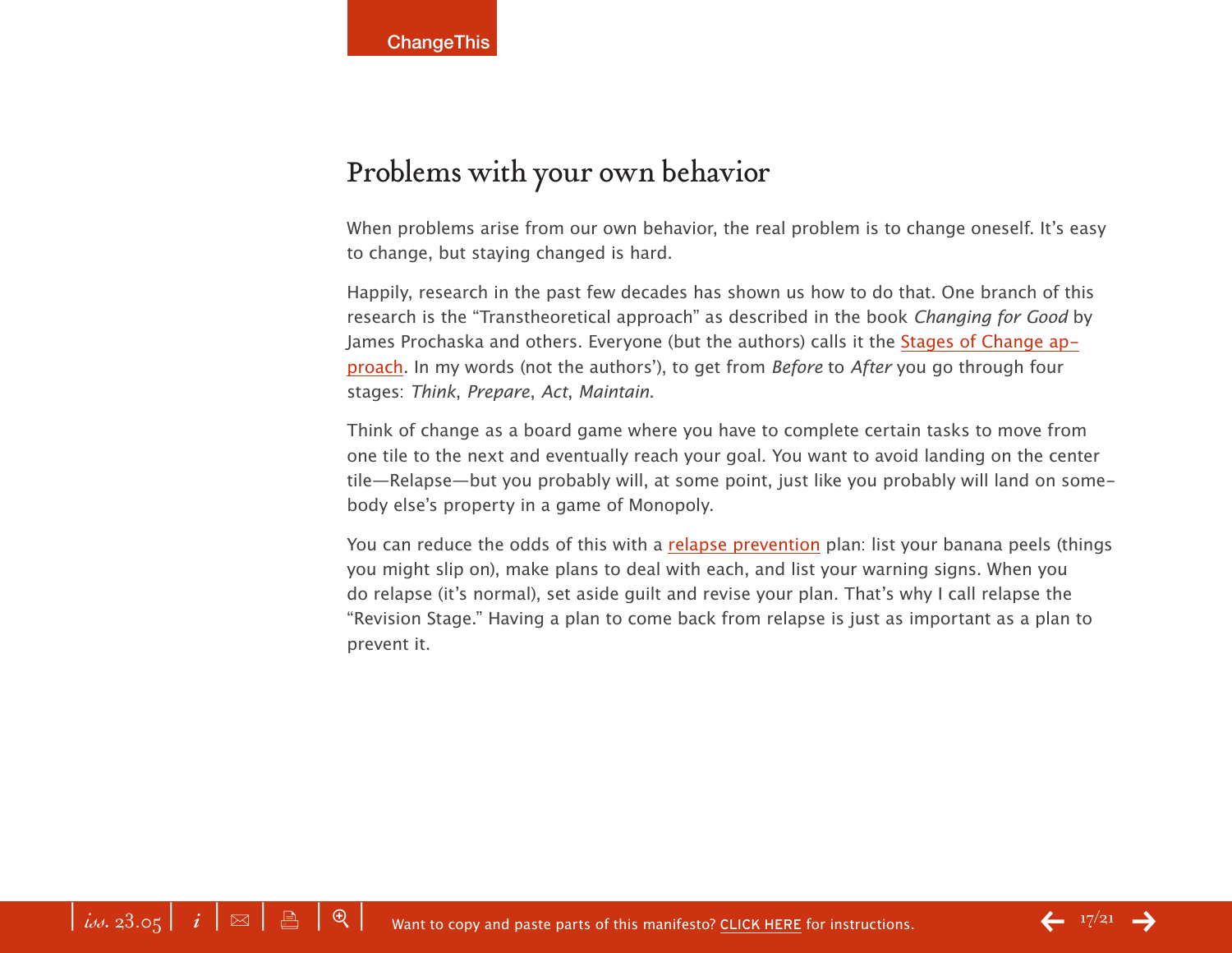## Conclusion and beyond

John Lennon sang, "Life is what happens when you've made other plans." Plan now for unexpected difficulties. If you practice the CALMER and the SOLVER in easy times, they will work more smoothly in the hard. Doing this will take a little effort; not doing it will take much more.

The CALMER will enhance even good situations. Occasionally using The SOLVER on a smaller problem, when it is not really necessary, is a good way to prepare for the large ones we like to think will never happen.

It often seems that life is mostly difficulties. But handling them calmly and skillfully, without excessive resistance, creates lasting benefits that make the good times flow more smoothly. One learns new skills and gradually becomes more relaxed and happy.

My hope for you is that these two tools will become your constant companions, serving you in hard times and easy, and that your difficulties will become stepping stones to greater joy.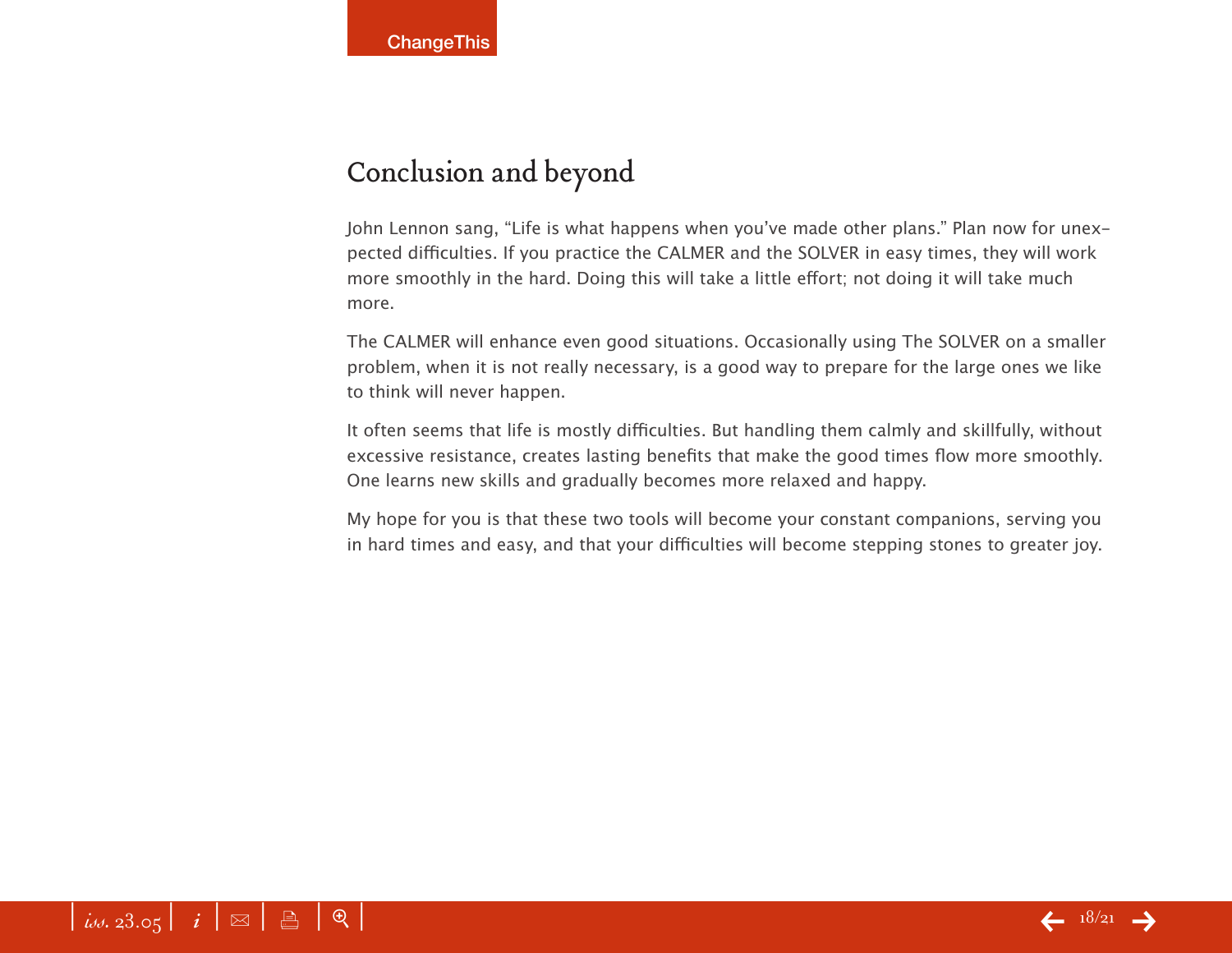# info

#### **About the Author**

Peter Albert lives in Portland, Oregon and has worked as an addiction counselor, a market research analyst, and a computer instructor. He has produced and hosted live cable access call-in programs, and he played the lead role in a Mandarin Chinese comedy. He combines backgrounds in psychology, mathematics, and economics to help businesses get the most from Excel and transform PowerPoint from a mind-numbing prop into a potent graphic communication tool that supports public speaking.

Visit his website: <http://lifestoolkit.com>

#### **download this**

This manifesto is available from <http://changethis.com/23.OwnersGuide>

#### **send this**

Click here to pass along a copy of this manifesto to others. <http://changethis.com/23.OwnersGuide/email>

#### **Subscribe**

Learn about our latest manifestos as soon as they are available. Sign up for our free newsletter and be notified by email.<http://changethis.com/subscribe>



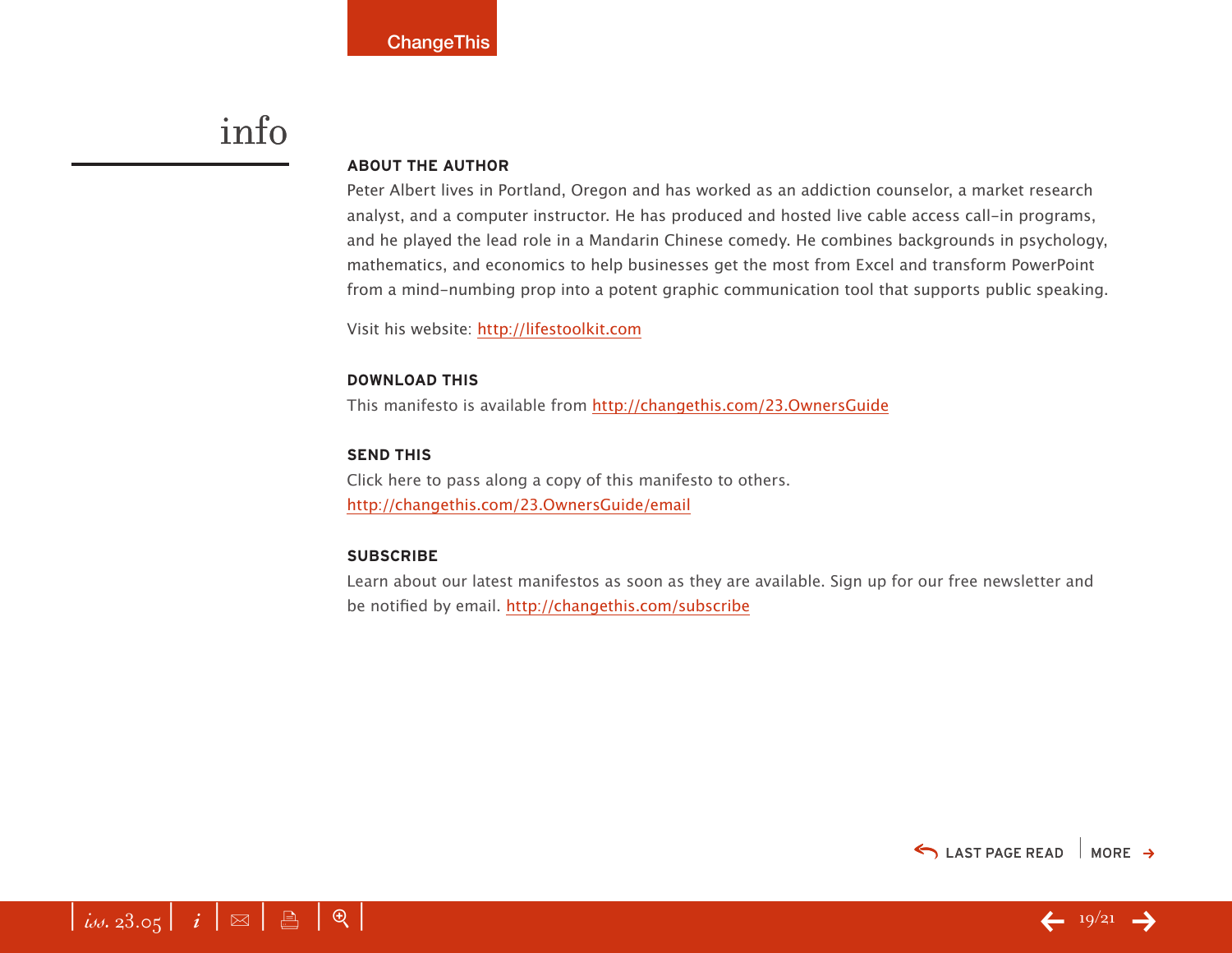# <span id="page-19-0"></span>info

#### **WHAT YOU CAN DO**

You are given the unlimited right to print this manifesto and to distribute it electronically (via email, your website, or any other means). You can print out pages and put them in your favorite coffee shop's windows or your doctor's waiting room. You can transcribe the author's words onto the sidewalk, or you can hand out copies to everyone you meet. You may not alter this manifesto in any way, though, and you may not charge for it.

#### **Navigation & User Tips**

Move around this manifesto by using your keyboard arrow keys or click on the right arrow ( $\rightarrow$ ) for the next page and the left arrow (  $\leftarrow$  ). To send this by email, just click on  $\boxed{\boxtimes}$  .

#### **Having problems saving to disk?**

First, make sure you have the latest version of Acrobat Reader 6 which you can download from [http://www.adobe.com/products/acrobat/readstep2.html.](http://www.adobe.com/products/acrobat/readstep2.html) If problems persist, it may be due to your Acrobat Reader settings. To correct the problem (for Windows), a reader, J. Hansen, suggests going to your Acrobat Reader Preferences > Options > Web browser Options. Check the "Display PDF in Browser" option. Then click on Save to Disk  $\boxed{\boxtimes}$ .

| <b>KEYBOARD SHORTCUTS</b>      | PC.           | <b>MAC</b>                        |
|--------------------------------|---------------|-----------------------------------|
| Zoom in (Larger view)          | $[CIL]$ $[+]$ | $[$ $\mathcal{H}$ $]$ $[$ $+$ $]$ |
| Zoom out                       | $[CIL]$ $[-]$ | $[ H ] - ]$                       |
| Full screen/Normal screen view | [CHL] [L]     | $[\mathcal{H}]$ $[L]$             |